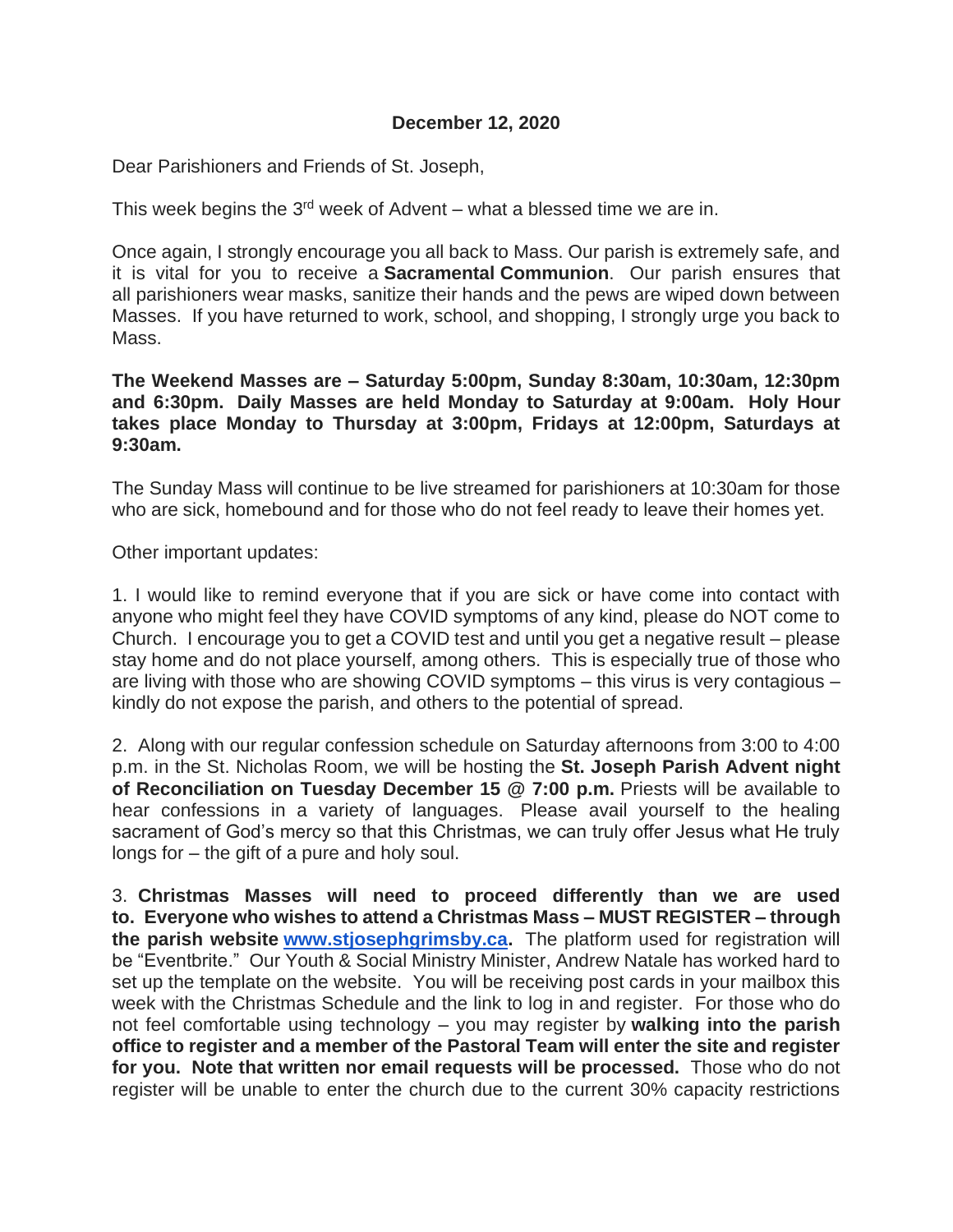and health regulations will be followed. Please register quickly to avoid disappointment as most Masses are already full. Thank you.

4. Andrew Natale is inviting the Youth of the Parish to register for the 4-week faith series on Hope beginning on December 14<sup>th</sup>. Contact the parish office or register through the parish website.

5. Children's Liturgy & Little Spirits has gone digital. Check out the parish website or the parish YouTube channel for the links to videos to enhance faith at home for our young children.

6. Registration for the next Parish Paint Night is due Monday December 14. We will be painting a religious Christmas scene this session. Supplies can be picked up next week.

7. If your son or daughter attends Public or Private school and is need of receiving the Sacraments this year, please contact the parish office. Classes will begin in the new year. Samantha Pellegrino, our parish Catechist will be leading these sessions with the youth of our parish.

8. Our first ALPHA session has completed with great success! I would like to thank Jody, our Evangelization Minister as well as Andrew, our Youth Minister – and the other Alpha small group leaders for a very spiritually enriching and powerful experience.

If you did not participate in this first ALPHA session - we invite you for the next Catholic ALPHA weekly sessions on Wednesday evenings beginning January 20<sup>th</sup> running through March 31<sup>st</sup>. To register visit the parish website – click on "Get Involved" and scroll to the bottom. Join us for ALPHA – it is a game changer!

9. Please continue to remember the parish regarding financial giving. We rely on your weekly contributions to sustain and build the kingdom of God in our parish. You can drop your offerings off in the boxes following Mass this weekend, drop it off in the outside mailbox, bring it to the parish office all week, or through the etransfer option – [myparishgift@gmail.com.](mailto:myparishgift@gmail.com) Thank you in advance to those families who continue to sustain our parish through their contributions.

10. You will notice that heat has returned to our parish as we installed the new Heating and Air Conditioning units this week (with final tweaks to take place this week). **This project will cost the parish \$120,000** and your generosity is required to meet these costs. Thank you to those who have already stepped up and made donations – to date, we have **currently raised \$12,300 towards the total**. I am asking all parishioners to contribute significantly to this project since we all expect a warm church in the winter and cool church in the summer months. The old units, original to this church building, lasted us 25 years – and for those of us who are homeowners, we know that we certainly 'soaked' every ounce of life out of them. As you make your contribution, please write **"HEATING / AIR"** on the front of your envelope or in the memo line of an etransfer [\(myparishgift@gmail.com\)](mailto:myparishgift@gmail.com) and those funds will be counted towards your tax receipt for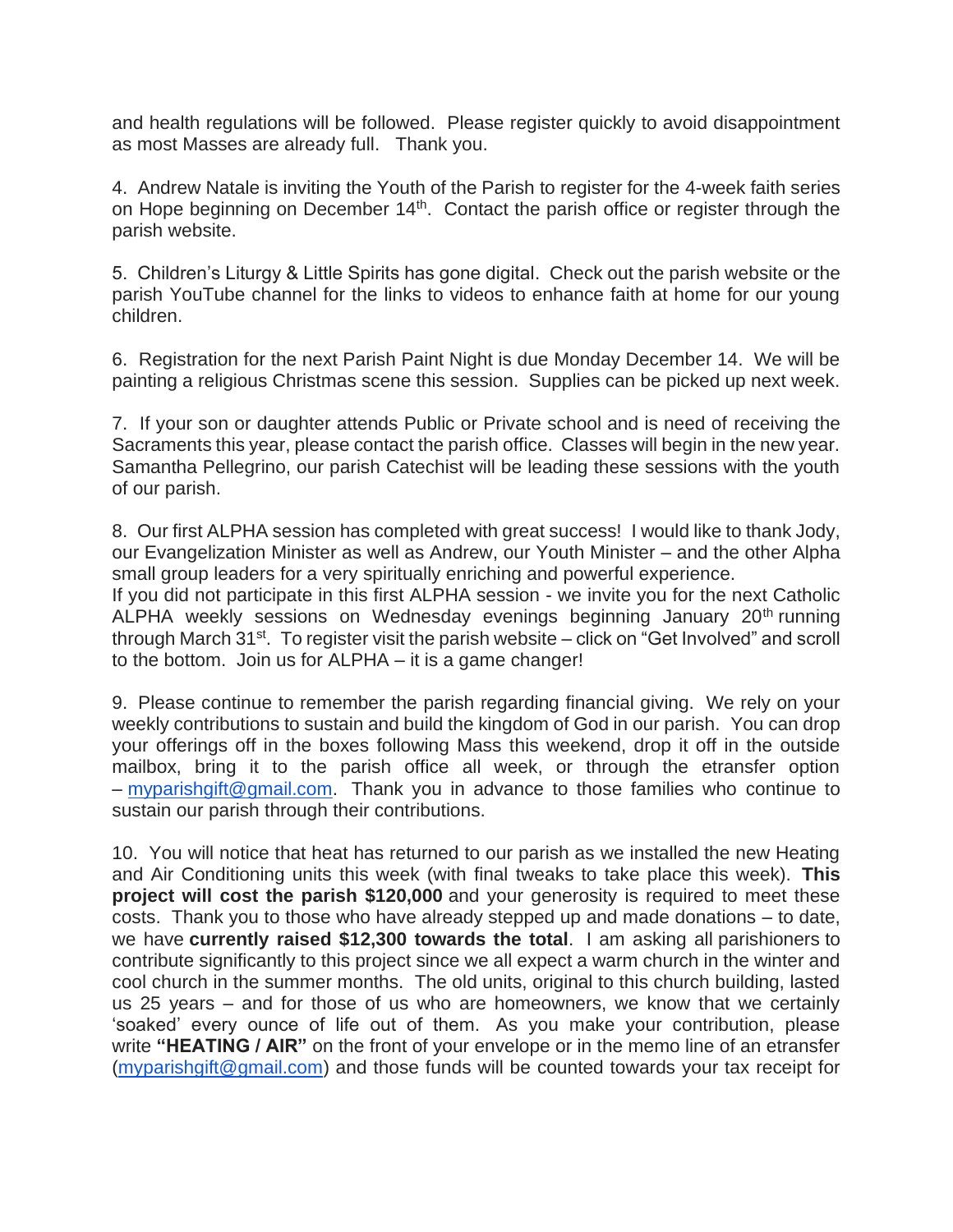the end of the year. Special envelopes will be available to pick up for this project next weekend. Thank you in advance for your assistance.

11. 2021 envelopes are available for pickup in the foyer of the Church. Please pick up your envelopes for the new year which begins the end of November.

12. The Knights of Columbus are continuing to accept winter coats to share with those most in need. If you would like to donate some coats, please leave them at the parish office or in the boxes found in the foyer of the Church.

13. The parish website continues to help so many – visit [www.stjosephgrimsby.ca](http://www.stjosephgrimsby.ca/) – and our social media accounts to help enhance your faith. Also please continue to look at the parish YouTube channel for daily updates.

Facebook - <https://www.facebook.com/StJoesGrimsby/> Instagram - <https://www.instagram.com/stjoesgrimsby/> Twitter - <https://twitter.com/stjoesgrimsby>

The parish YouTube channel once again is - [https://www.youtube.com/channel/UCX5\\_TJMB7GpOw6M0LV8t9pw](https://www.youtube.com/channel/UCX5_TJMB7GpOw6M0LV8t9pw)

14. The parish Bible Study – God Talk - continues with its **next session on Tuesday December 22 at 7:00pm**. We will be studying Joel Chapters 1-4 and Amos Chapter 1. Click on the link below and join as you are encouraged to deepen your relationship with God and the study of the scriptures. If you need help setting this up – contact the parish office.

Fr-Rico Passero is inviting you to a scheduled Zoom meeting.

Topic: Fr. Rico Passero God Talk Meeting Time: This is a recurring meeting Meet anytime

Join Zoom Meeting [https://us02web.zoom.us/j/82763215683?pwd=TnFENVhveEF5VktKem1NMDVMdldzQ](https://us02web.zoom.us/j/82763215683?pwd=TnFENVhveEF5VktKem1NMDVMdldzQT09) [T09](https://us02web.zoom.us/j/82763215683?pwd=TnFENVhveEF5VktKem1NMDVMdldzQT09)

Meeting ID: 827 6321 5683 Password: GodTalk

15. Baptisms continue to be celebrated. If you wish to have your son or daughter baptized, please contact the parish office.

16. I continue to invite you all to utilize the FORMED.org platform. Again, free to all parishioners, there are NUMEROUS resources for you to check out as an individual and as a family. Free to all parishioners. I have again included the instructions to enroll here: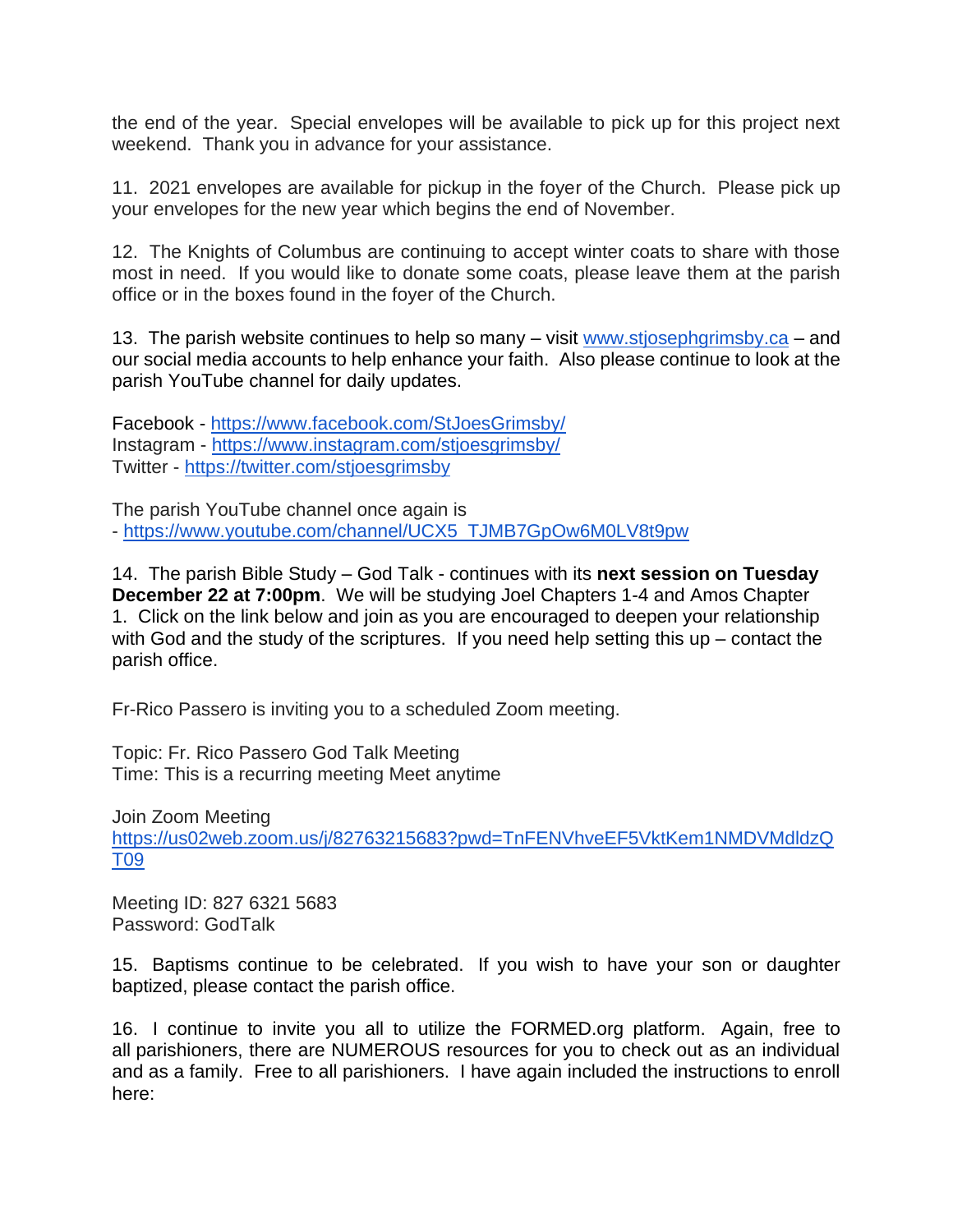To log onto FORMED (again FREE to all parishioners)

- Visit [www.formed.org](http://www.formed.org/)
- · Click Sign up
- · Click I belong to a parish or organization
- Type St Joseph Grimsby  $-$  in the "find your parish or organization" box and click on our parish name once it populates
- Click Next
- · Add your name and email address then click sign up
- Enjoy FORMED

17. The local funeral home – Stonehouse Whitcomb is having their Christmas Memorial Service ceremony on Sunday December 13 @ 4:00pm. To register visit their website [www.smithsfh.com](http://www.smithsfh.com/) or contact the funeral home directly.

18. This is the St. Joseph Schedule for the week ahead. Note that Daily Masses again can be attended in person as well as the Daily Holy Hour (Eucharistic Adoration, Rosary, Divine Mercy Chaplet, and private prayer) and will also continue to be streamed LIVE along with a daily holy hour (except for Sundays)

## **Saturday Dec 12 – Feast of Our Lady of Guadalupe Mass – 9:00am**  Holy Hour – 9:30-10:30am Confessions – St. Nicholas Room – 3:00pm to 4:00pm **Mass – 5:00pm in Church**

**Sunday Dec 13th – 3 rd Sunday of Advent Masses in Church – 8:30am, 10:30am, 12:30pm and 6:30pm (Live Stream Mass – 10:30am)**

**Monday Dec 14 – Feast of St. John of the Cross** Mass – 9:00am Holy Hour – 3:00pm

**Tuesday Dec 15** Mass – 9:00am Holy Hour – 3:00pm **Parish Advent Reconciliation – 7:00pm**

**Wednesday Dec 16** Mass – 9:00am Holy Hour (Worship Wednesday) - 3:00pm

**Thursday Dec 17** Mass – 9:00am Holy Hour – 3:00pm